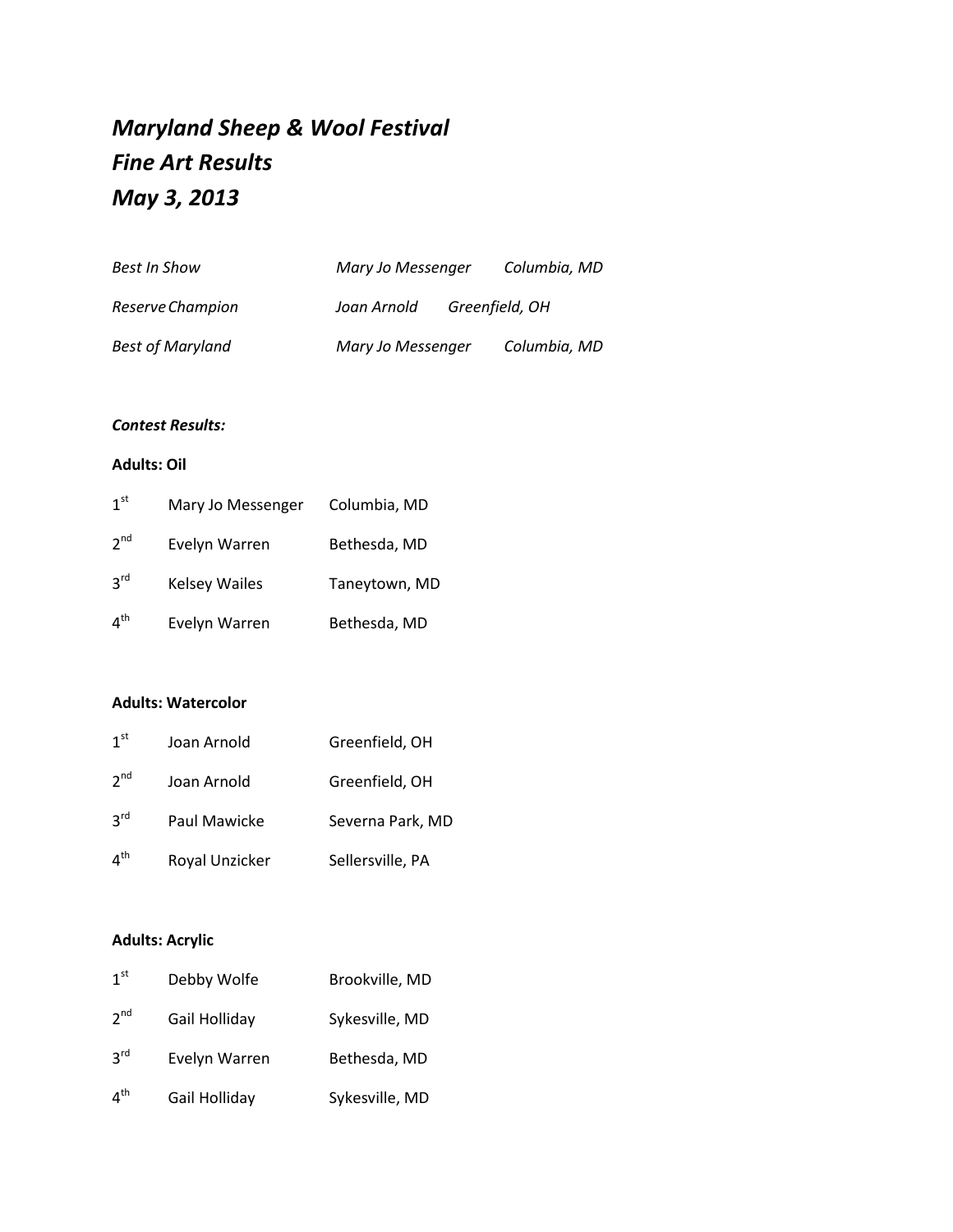## *Fine Art Results (Continued)*

### **Adults: Graphics**

| 1 <sup>st</sup> | Dan Ranhart     | Silver Spring, MD |
|-----------------|-----------------|-------------------|
| 2 <sup>nd</sup> | Vivica Williams | Clarksville, MD   |
| $3^{\text{rd}}$ | Joanne Senall   | Silver Spring, MD |

#### **Adults: Miscellaneous**

| 1 <sup>st</sup> | <b>Charlotte Dutton</b> | Frederick, MD  |
|-----------------|-------------------------|----------------|
| 2 <sup>nd</sup> | Clare Margaret          | Harrisburg, PA |
| 3 <sup>rd</sup> | Clare Margaret          | Harrisburg, PA |
| 4 <sup>th</sup> | <b>Bridget Brown</b>    | Middleburg, VA |